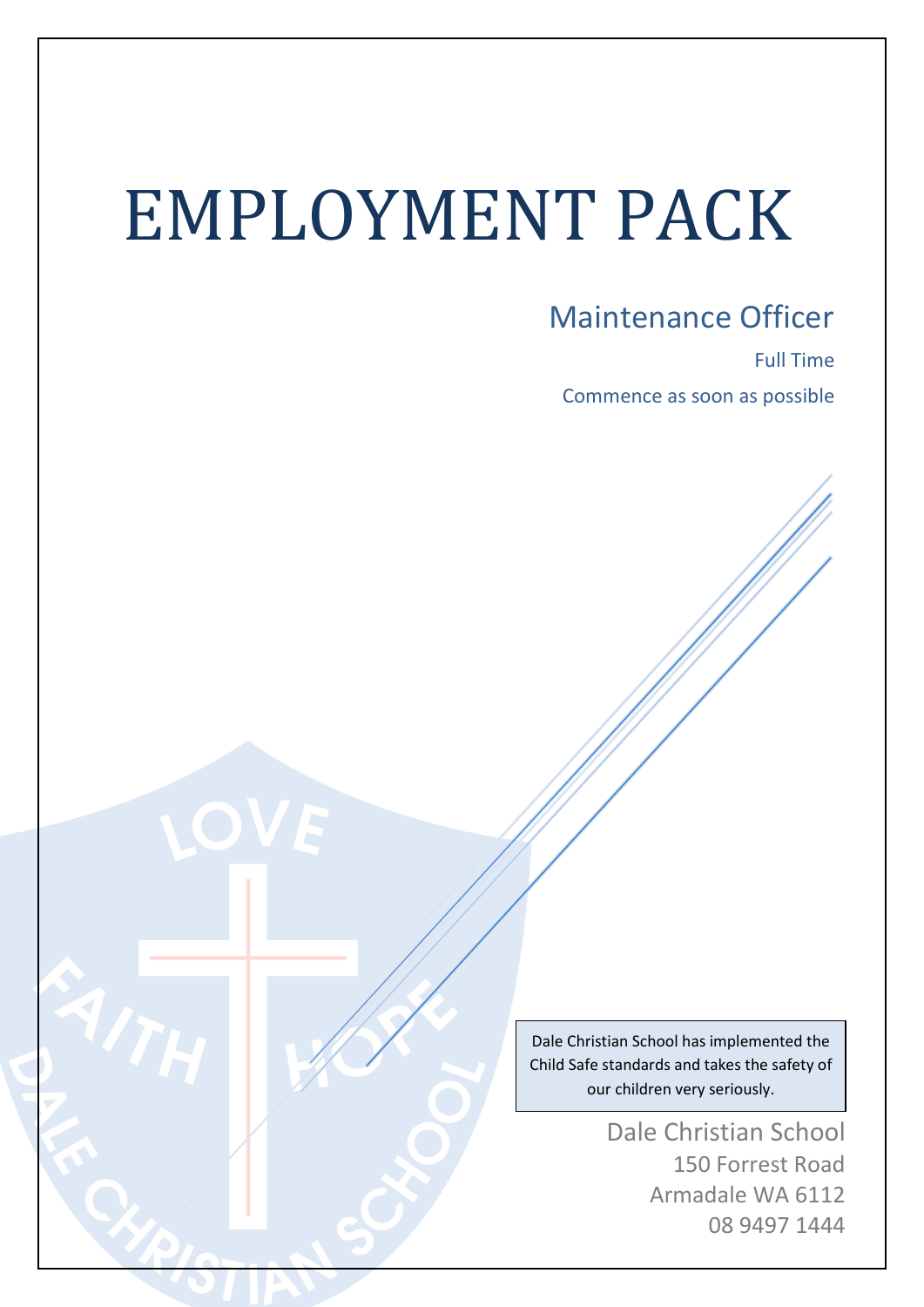## **INFORMATION FOR APPLICANTS**

These guidelines are provided to assist you in preparing your written application and to enable you to plan for the selection interview if you are called to attend.

## **Applicants who do not meet the essential criteria will not be considered.**

## **CLOSING DATE**

Applications must be received at Dale Christian School by the time on the day stated in the advertisement. Please note that the application must be forwarded to the Selection Panel. Late applications will not be accepted.

*Early applications are encouraged as Dale Christian School reserves the right to appoint this position prior to the closing date or by invitation.*

#### **ENQUIRIES**

If you would like to find out more about the advertised position, please make contact with the school on 9497 1444.

## **PREPARING YOUR APPLICATION**

The decision to interview will be based on the information you provide in your application. If your application is short listed, you will be contacted by phone/email to arrange an interview.

If at all possible, your resume should be typed. If this is not possible, make sure your writing is clear and easy to read.

## **Your application must include the following documentation:**

#### **1. Completed application form.**

- **2. Resume (Curriculum Vitae), which comprises of:**
	- Personal Details Name, address, telephone number.
	- A summary of the work you have done starting with the most recent. Include dates and give details of the type of tasks that were required in each job.
	- Details of involvement in church or church-based activities.
	- Your education and training achievements. (Be sure to include any education you are currently undertaking).
	- Any activities you have undertaken outside of work which are relevant to the application.

#### **3. Statement of claims against the Selection Criteria:**

- The Selection Criteria includes your Christian lifestyle as well as the education, knowledge, skills and abilities required for the position.
- The Selection Criteria (Essential) have been divided into three parts:

#### Christian Experience

- Professional (individual)
- Professional (teamwork)
- Address your comments to each part separately, ensuring that you cover the aspects highlighted by the questions for each part.
- Also draw on experience you have had and include a description of your skills and abilities.
- Additionally, include information of any relevant qualifications you may have obtained and their relation to the Selection Criteria.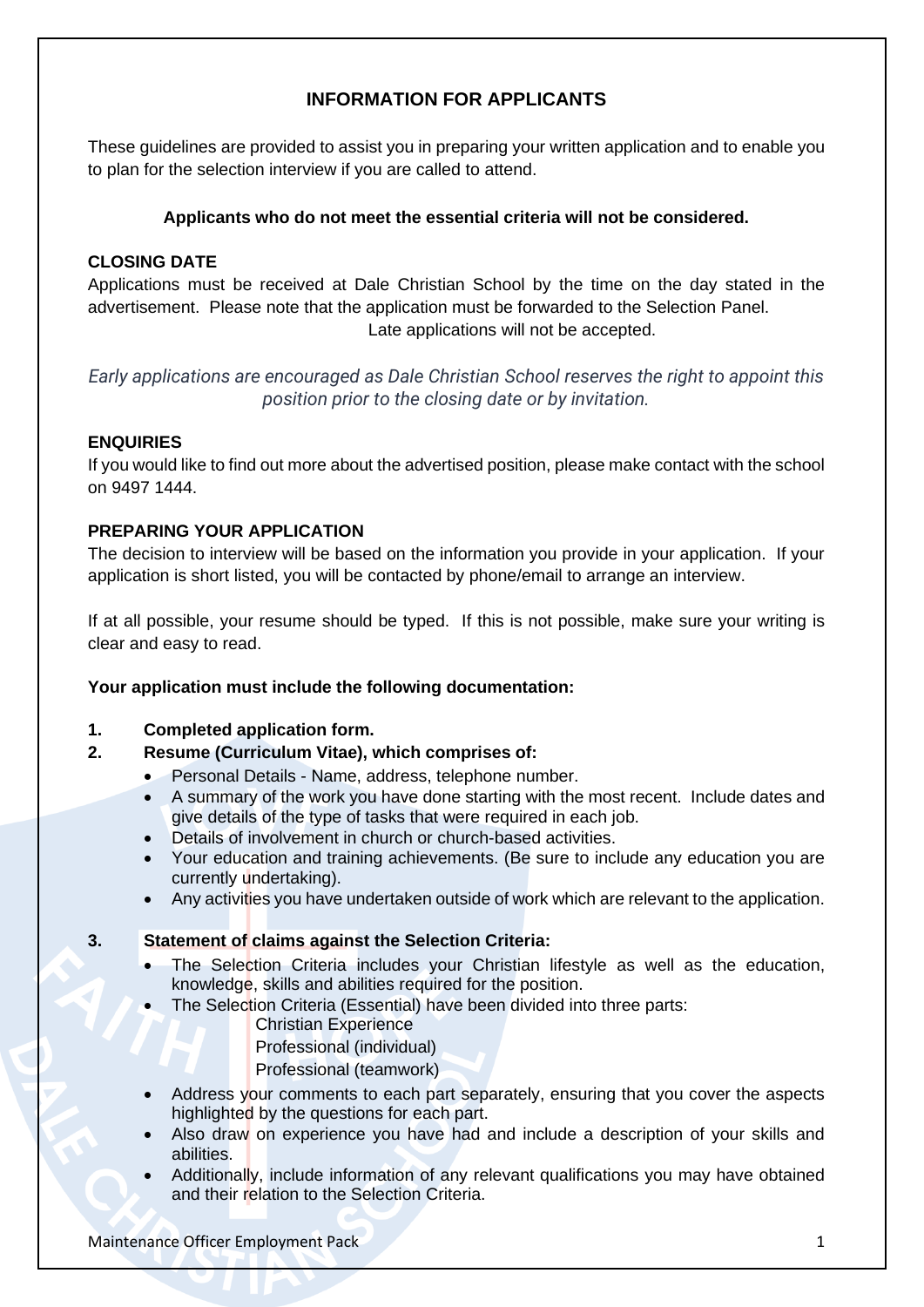• **Your claims for the Selection Criteria (essential) must NOT exceed 3 x A4 pages single typed.**

#### **4. Referees:**

- Referees should be contacted for approval before listing them in your application. (They may be asked to complete a Referee Form).
- Provide names, work addresses and day time contact telephone numbers of at least two professional referees – (see Application Form.)
- Information on referees should be included on the application form.
- Referees who are able to comment on your experience and church involvement (preferably against the Selection Criteria) should be included.
- **A Pastors Reference MUST be enclosed**

#### **5. Government Requirements:**

- All applicants must have a current Federal Police Clearance and evidence enclosed.
- All applicants must have a current Working with Childrens Check and evidence enclosed.
- Applicants are to be fully vaccinated for COVID 19 by the commencement of the first day of employment. You are to provide a copy of your digital certificate evidencing you are fully vaccinated. This includes any additional mandated requirements by the government.

#### **6. Covering Letter:**

- The covering letter is an introduction to your application.
- State the identifying details of the position and your desire to be granted an interview, together with any relevant information on your availability for an interview.
- You may wish to summarise your application and emphasis your strongest points and achievements.
- **The covering letter should not exceed 1 x A4 page single typed.**

Applications may be sent by email, post or hand delivered, marked "Personal and Confidential" addressed to:

> The Selection Panel Dale Christian School P.O. Box 273 ARMADALE WA 6992 EMAIL: employment@dalecs.wa.edu.au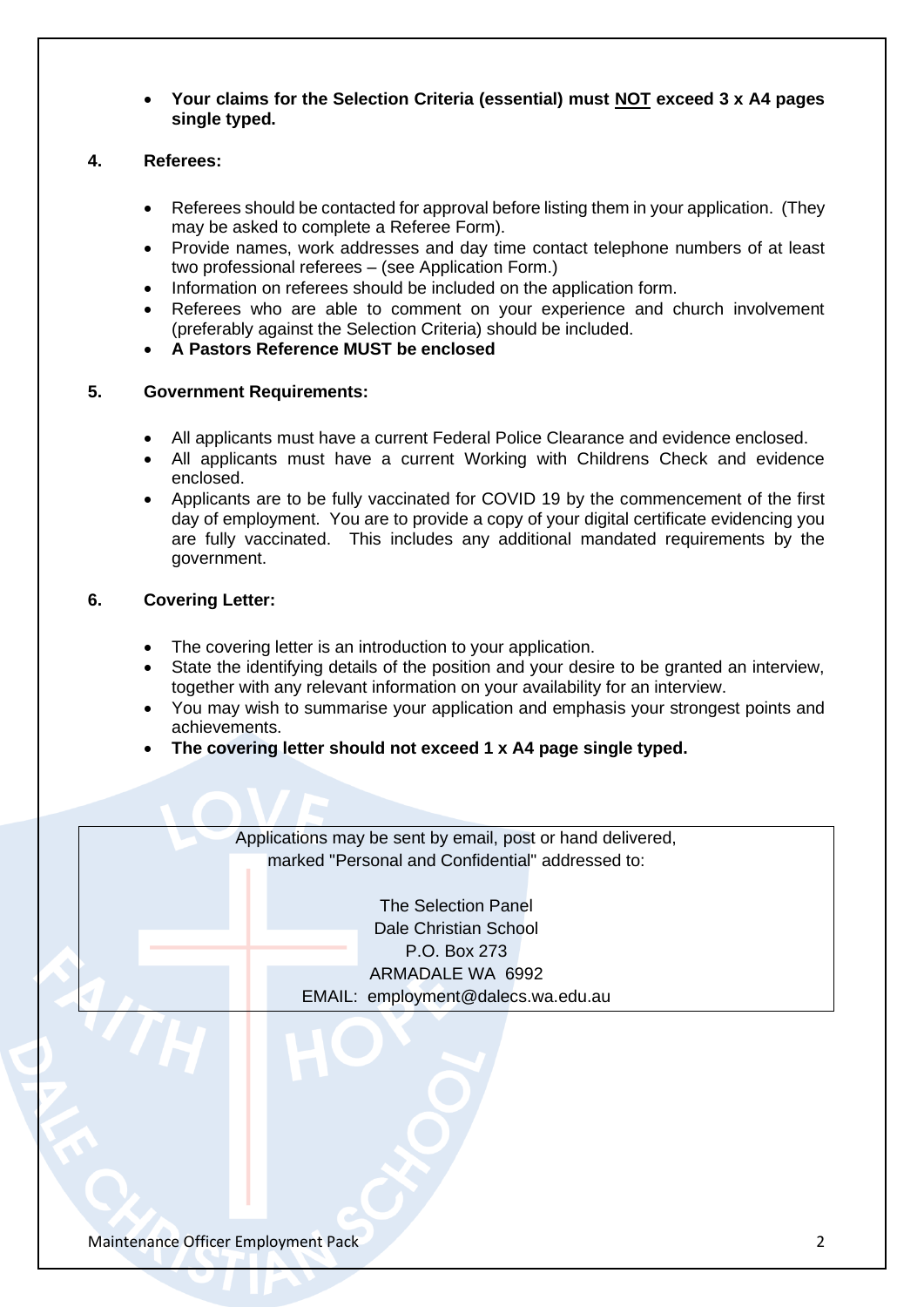## **SELECTION CRITERIA**

#### **SECTION 1 ESSENTIAL**

#### **Christian Experience**

- 1. Have a personal faith and commitment to the Lord Jesus Christ and to be an **active member** of a local Protestant church.
- 2. To accept the Church's Statement of Faith.
- 3. To preserve the unity of believers.
- 4. To have the God given gift of service to others.
- 5. Include a Pastor's Reference where possible.

#### **Professional (Individual)**

- 6. Must be able to work on a broad range of areas and contribute to the maintenance of buildings and property to an agreed standard.
- 7. Perform hands-on work as required, to ensure effective use of team resources and correct completion of work for all areas of the School.
- 8. Provide evidence of maintenance related qualifications and/or certificates (certified copies)
- 9. To have good oral and written communication skills.
- 10. To have a Working with Children's Check.
- 11. To have a Federal Police Clearance.

#### **Professional (Teamwork)**

- 12. To be able to participate in a shared community vision.
- 13. To demonstrate an appreciation and value for other staff.
- 14. To be a team builder and work as a team player.

#### **SECTION 2 DESIRABLE**

- 15. To have working experience in a Christian School environment.
- 16. To hold a current Senior First Aid Certificate.

**NOTE: Applications will not be accepted unless all criteria are addressed in the application and all required documents are attached**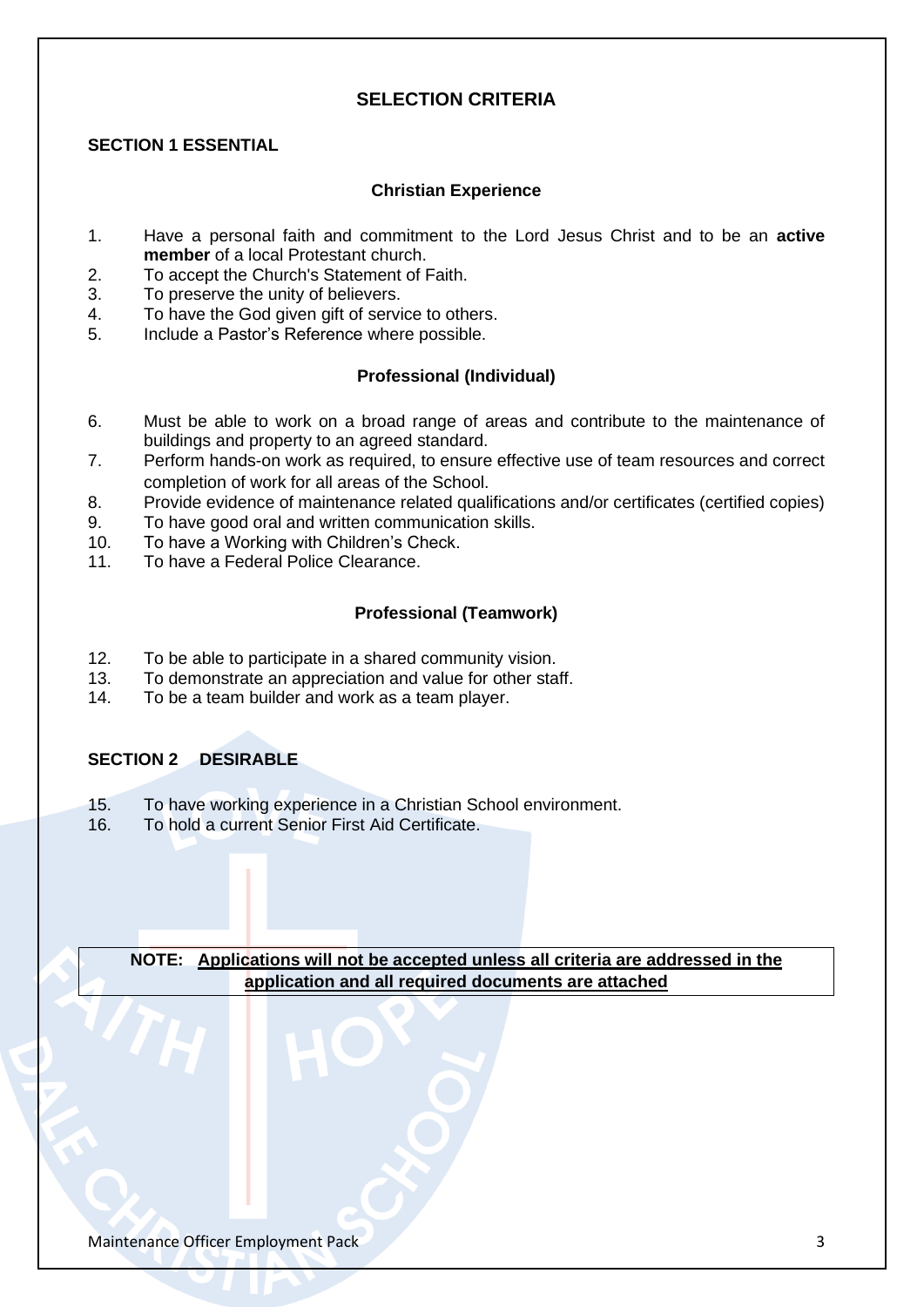## **DUTY STATEMENT**

- To effectively model Christian growth to the staff, parents and students, by working as part of a team ministry.
- To attend the staff devotional time as advised by the School Principal.
- To attend staff meetings as advised by the School Principal.
- To take care whilst working on and in the school grounds.
- To exercise due care with all school equipment, following specified procedures; and further to report immediately any misuse or breakage of equipment or property.
- Be familiar with WHS regulations regarding grounds, buildings and property.
- Undertake necessary training to better skills or meet new standards.
- To ensure the security of the school grounds by locking doors, windows and turning off lights at the end of the day, if leaving after cleaners have completed their duties.
- To ensure the neatness of grounds environment by securing all equipment, ensuring we can be proud of our surroundings and according to professional standards.
- To ensure the neatness of the general school environment by active oversight of surrounds and perhaps where repairs and maintenance is required or not noticed by others.
- To perform other duties allocated from time to time or as specified by Principal.
- To actively seek opportunities for personal, professional and spiritual development.
- To be familiar with the guidelines of the School Handbook and Policy in the area related to Non-Teaching Staff.
- To maintain a current First Aid certificate.
- To maintain current Working with Children's Check and show evidence.
- To have a federal Police Clearance and show evidence.